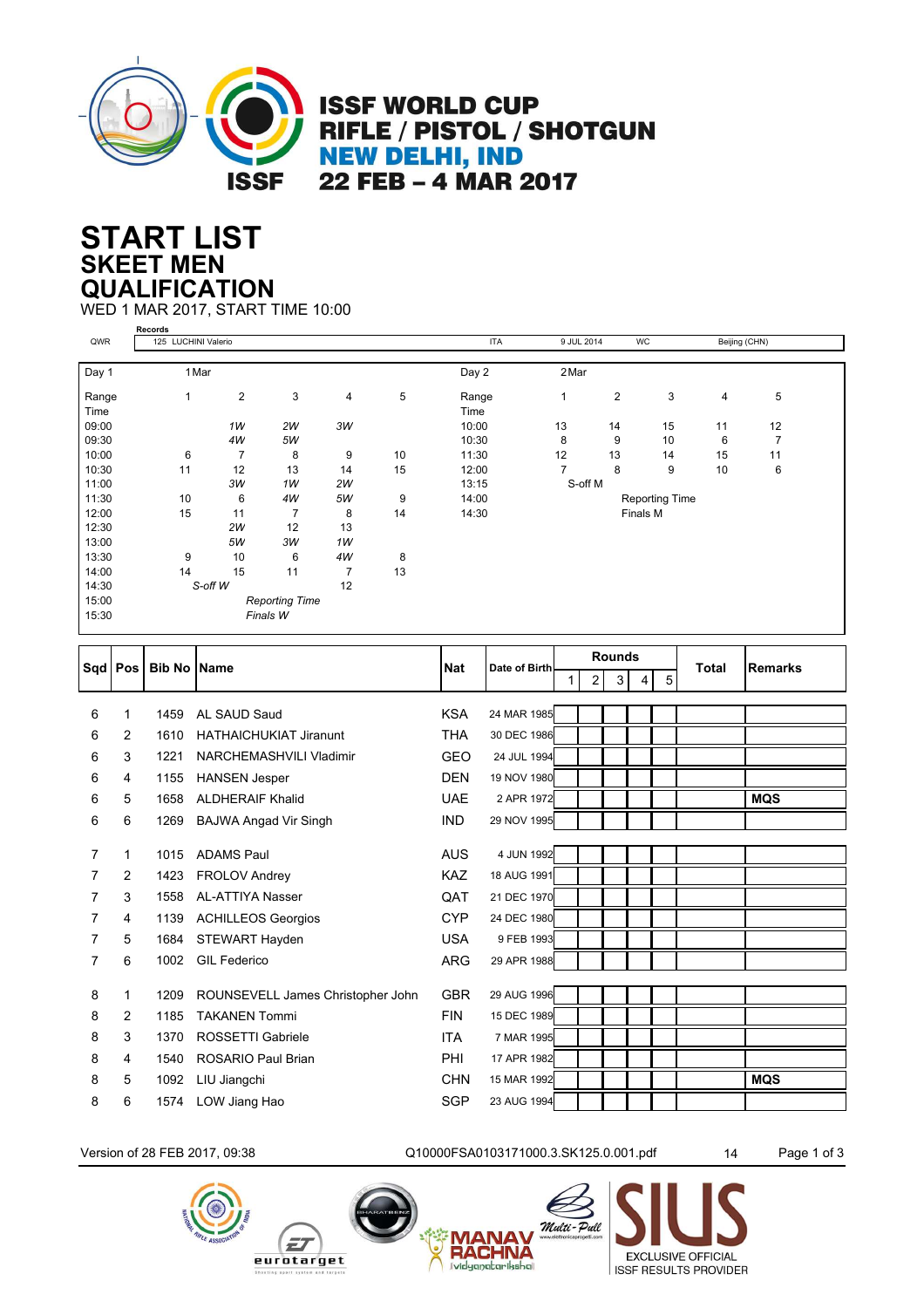| Sqd   Pos |        |              |                                                   |                   |               | <b>Rounds</b>       |   |                      |       |                |
|-----------|--------|--------------|---------------------------------------------------|-------------------|---------------|---------------------|---|----------------------|-------|----------------|
|           |        | Bib No Name  |                                                   | Nat               | Date of Birth | $\overline{2}$<br>1 | 3 | 5<br>$\vert 4 \vert$ | Total | <b>Remarks</b> |
|           |        |              |                                                   |                   | 2 NOV 1975    |                     |   |                      |       |                |
| 9         | 1      | 1283<br>1020 | <b>KHAN Mairaj Ahmad</b><br><b>FERGUSON Keith</b> | <b>IND</b><br>AUS | 7 SEP 1979    |                     |   |                      |       |                |
| 9         | 2      |              |                                                   |                   |               |                     |   |                      |       |                |
| 9         | 3      | 1412         | YOKOUCHI Makoto                                   | <b>JPN</b>        | 8 AUG 1974    |                     |   |                      |       |                |
| 9         | 4      | 1364         | <b>FILIPPELLI Riccardo</b>                        | <b>ITA</b>        | 4 JUL 1980    |                     |   |                      |       |                |
| 9         | 5      | 1218         | <b>IMNAISHVILI Tengiz</b>                         | <b>GEO</b>        | 25 MAR 1994   |                     |   |                      |       |                |
| 9         | 6      | 1203         | FAIRCLOUGH Jack                                   | GBR               | 11 MAR 1997   |                     |   |                      |       |                |
| 10        | 1      | 1680         | <b>MCBEE Zachary</b>                              | <b>USA</b>        | 16 MAY 1996   |                     |   |                      |       |                |
| 10        | 2      | 1273         | <b>CHEEMA Amrinder</b>                            | <b>IND</b>        | 5 OCT 1980    |                     |   |                      |       | <b>MQS</b>     |
| 10        | 3      | 1536         | ANCHETA Joaquin Miguel                            | PHI               | 15 DEC 1980   |                     |   |                      |       |                |
| 10        | 4      | 1399         | ORIHARA Kenji                                     | <b>JPN</b>        | 1 FEB 1973    |                     |   |                      |       |                |
| 10        | 5      | 1168         | ARAMBURU Juan Jose                                | <b>ESP</b>        | 13 OCT 1981   |                     |   |                      |       |                |
| 10        | 6      | 1667         | <b>BIN FUTTAIS Saif</b>                           | UAE               | 2 SEP 1973    |                     |   |                      |       |                |
|           |        |              |                                                   |                   |               |                     |   |                      |       |                |
| 11        | 1      | 1180         | <b>LAITINEN Timo</b>                              | <b>FIN</b>        | 3 SEP 1972    |                     |   |                      |       |                |
| 11        | 2      | 1141         | <b>KONSTANTINOU Dimitris</b>                      | <b>CYP</b>        | 28 JUN 1988   |                     |   |                      |       |                |
| 11        | 3      | 1439         | YECHSHENKO Alexandr                               | <b>KAZ</b>        | 9 SEP 1987    |                     |   |                      |       |                |
| 11        | 4      | 1454         | <b>ALHARBI Dhawi</b>                              | <b>KSA</b>        | 2 NOV 1982    |                     |   |                      |       | <b>MQS</b>     |
| 11        | 5      | 1559         | AL-MANNAI Hassen Ali                              | QAT               | 16 JAN 1972   |                     |   |                      |       |                |
| 11        | 6      | 1073         | ZAPRYANOV Zapryan                                 | <b>BUL</b>        | 3 AUG 1976    |                     |   |                      |       |                |
| 12        | 1      | 1655         | <b>AHMAD Mohamed</b>                              | <b>UAE</b>        | 19 SEP 1970   |                     |   |                      |       |                |
| 12        | 2      | 1220         | <b>KVATADZE Givi</b>                              | <b>GEO</b>        | 3 AUG 1987    |                     |   |                      |       | <b>MQS</b>     |
| 12        | 3      | 1458         | AL-MUTAIRI Saied                                  | <b>KSA</b>        | 24 SEP 1968   |                     |   |                      |       |                |
| 12        | 4      | 1117         | <b>YU Ziqing</b>                                  | <b>CHN</b>        | 30 OCT 1994   |                     |   |                      |       |                |
| 12        | 5      | 1246         | <b>CHOW Clement</b>                               | <b>HKG</b>        | 16 SEP 1964   |                     |   |                      |       |                |
| 12        | 6      | 1622         | PHASEE Pitipoom                                   | <b>THA</b>        | 13 DEC 1977   |                     |   |                      |       |                |
| 13        | 1      | 1372         | SIMEONE Domenico                                  | <b>ITA</b>        | 25 OCT 1994   |                     |   |                      |       |                |
| 13        | 2      | 1118         | <b>ZHANG Fan</b>                                  | <b>CHN</b>        | 11 NOV 1988   |                     |   |                      |       |                |
| 13        | 3      | 1205         | <b>LLEWELLIN Ben William David</b>                | <b>GBR</b>        | 11 JUL 1994   |                     |   |                      |       |                |
| 13        |        |              | 1239 MAVROMMATIS Nikolaos                         | GRE               | 19 JUL 1980   |                     |   |                      |       |                |
|           | 4      |              | <b>MANN Arjun Singh</b>                           | <b>IND</b>        | 7 NOV 1997    |                     |   |                      |       |                |
| 13<br>13  | 5<br>6 | 1291<br>1388 |                                                   | <b>JPN</b>        | 26 JUL 1988   |                     |   |                      |       | <b>MQS</b>     |
|           |        |              | <b>IKAWA Hiroyuki</b>                             |                   |               |                     |   |                      |       |                |
| 14        | 1      | 1430         | <b>KULIKOV Vitaliy</b>                            | KAZ               | 13 NOV 1981   |                     |   |                      |       |                |
| 14        | 2      | 1557         | AL-ATIAYA A-Aziz                                  | QAT               | 19 OCT 1973   |                     |   |                      |       |                |
| 14        | 3      | 1143         | <b>VASILIOU Nicolas</b>                           | <b>CYP</b>        | 11 FEB 1997   |                     |   |                      |       |                |
| 14        | 4      | 1313         | SHEIKH Sheeraz                                    | <b>IND</b>        | 31 JUL 1988   |                     |   |                      |       |                |
| 14        | 5      | 1565         | RAMLAOUI Hassane                                  | <b>SEN</b>        | 6 SEP 1962    |                     |   |                      |       |                |
| 14        | 6      | 1177         | KOSSI Oskari                                      | <b>FIN</b>        | 18 NOV 1987   |                     |   |                      |       |                |
| 15        | 1      | 1679         | JOHNSON Robert                                    | <b>USA</b>        | 7 DEC 1992    |                     |   |                      |       |                |
| 15        | 2      | 1541         | <b>SUNTAY Lorenzo Gabriel</b>                     | PHI               | 24 MAY 1997   |                     |   |                      |       |                |
| 15        | 3      | 1663         | <b>ALMAKTOUM Saeed</b>                            | <b>UAE</b>        | 1 OCT 1976    |                     |   |                      |       |                |
| 15        | 4      | 1219         | <b>KVATADZE David</b>                             | GEO               | 25 MAY 1961   |                     |   |                      |       |                |
| 15        | 5      | 1462         | AL-TAMIMI Majed                                   | <b>KSA</b>        | 21 AUG 1971   |                     |   |                      |       |                |
| 15        | 6      |              | 1112 YANG Jiang                                   | <b>CHN</b>        | 19 SEP 1990   |                     |   |                      |       |                |
|           |        |              |                                                   |                   |               |                     |   |                      |       |                |

Version of 28 FEB 2017, 09:38 Q10000FSA0103171000.3.SK125.0.001.pdf 86 14 Page 2 of 3







86 14<br>F7